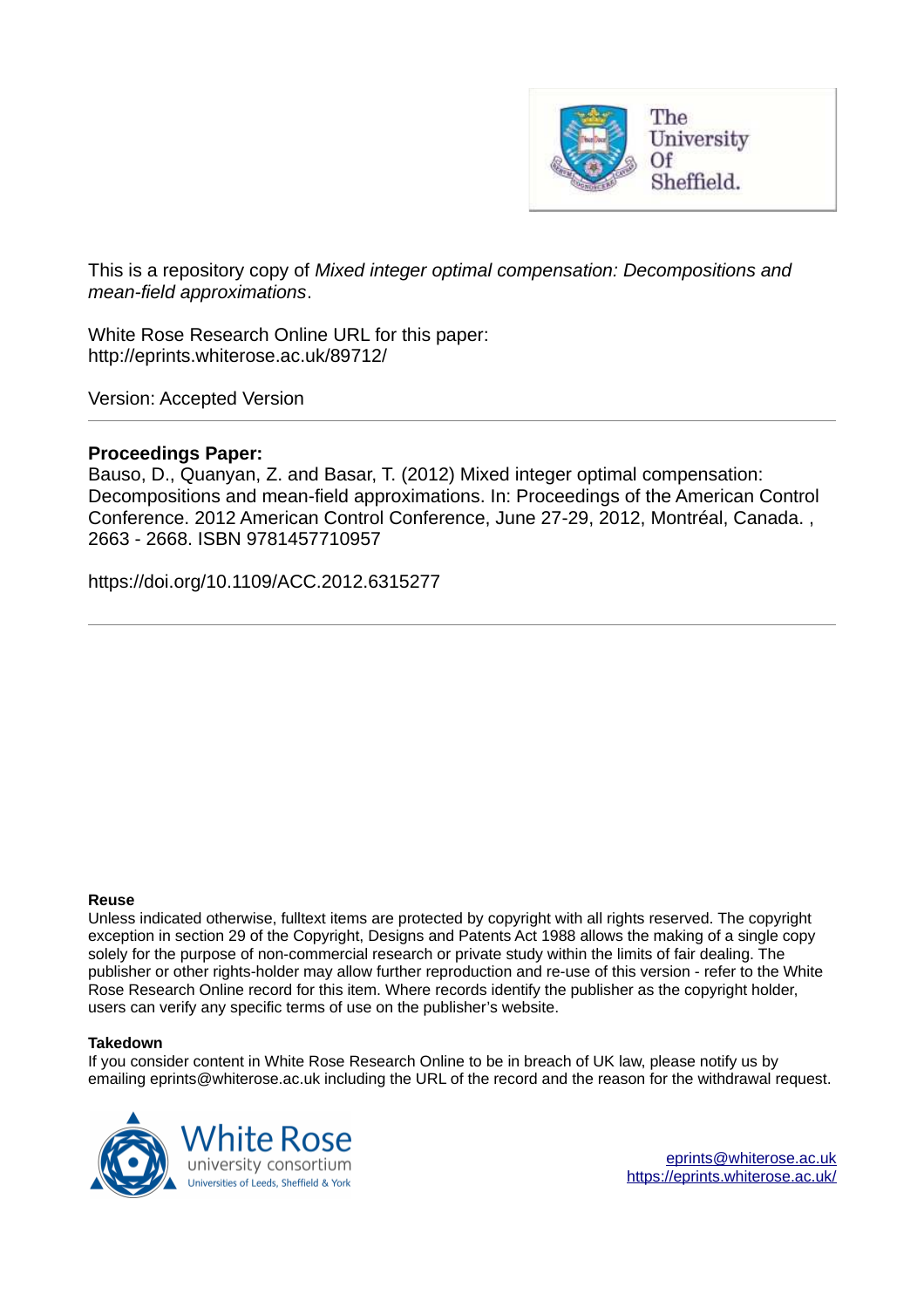# Mixed Integer Optimal Compensation: Decompositions and Mean-Field Approximations

Dario Bauso, Quanyan Zhu and Tamer Başar

*Abstract*— Mixed integer optimal compensation deals with optimizing integer- and real-valued control variables to compensate disturbances in dynamic systems. The mixed integer nature of controls might be a cause of intractability for instances of larger dimensions. To tackle this issue, we propose a decomposition method which turns the original *n*-dimensional problem into *n* independent scalar problems of lot sizing form. Each scalar problem is then reformulated as a shortest path one and solved through linear programming over a receding horizon. This last reformulation step mirrors a standard procedure in mixed integer programming. We apply the decomposition method to a mean-field coupled multi-agent system problem, where each agent seeks to compensate a combination of the exogenous signal and the local state average. We discuss a large population mean-field type of approximation as well as the application of predictive control methods.

#### I. INTRODUCTION

Mixed integer optimal compensation arises when optimizing integer- and real-valued control variables in order to compensate for disturbances in dynamic systems. Mixed integer control in a receding horizon has been formulated in [3]. Mixed integer control is considered a specific subfield of optimal hybrid control [5]. Optimal integer control problems have been receiving growing attention and are often categorized under different names (e.g. alphabet control [7], [15]). Integer control requires more than standard convex optimization techniques. It is known that new structural properties of the problem play important roles in mixed integer control. As an example, see *multimodularity* presented as the counterpart of convexity in discrete action spaces [6]. We should note that there is vast literature on mixed integer programming [13], and it is in this context that we cast the problem addressed in this paper.

This paper is in the spirit of [14], which surveys solution methods for mixed integer lot sizing models. The paper has three main contributions. First, we formulate the mixed integer optimal compensation problem. Second, we provide a performance analysis of the decomposition method that reformulates the *n*-dimensional mixed integer problem as *n* independent uncertain lot sizing systems. Third, we view each mixed integer problem as a shortest path problem

D. Bauso is with Dipartimento di Ingegneria Chimica, Gestionale, Informatica, e Meccanica, Universita di Palermo, V.le delle Scienze, 90128 ` Palermo, Italy dario.bauso@unipa.it

and solve the latter through linear programming. The conservativeness arising from the robust decomposition and approximation can be reduced if we operate in accordance with the predictive control technique: i) optimize controls for each independent system based on the prediction of other states, ii) apply the first control, iii) provide measurement updates of other states and repeat the procedure.

This paper differs from [3] as we focus on a smaller class of problems that can be solved exactly by simply relaxing the integer constraints. The lot sizing like model used here has much to do with the inventory example briefly mentioned in [5]. There, the authors simply include the example in a large list of hybrid optimal control problems but do not address the issue of how to fit general methods to this specific problem. On the contrary, in this work we emphasize the computational benefits that can be derived from the "nice structure" of the lot sizing constraints matrix. Binary variables, used to model impulses, match linear programming in [4]. There, the linear reformulation is a straightforward derivation of the *(inverse) dwell time* conditions that have first appeared in [10]. Analogies with [4] are, for instance, the use of total uni-modularity to prove the exactness of the linear programming reformulation. Differences are in the procedure itself upon which the linear program is built up. The shortest path model is an additional element which distinguishes the present approach from [4].

We also provide a discussion on a special case of interest where each agent seeks to compensate a combination of the exogenous signal and the local state average. In this case, our decomposition idea is similar to mean-field methods in large population consensus [9], [19], [18].

The theory of mean field games, as formulated by J. M. Lasry and P. L. Lions in [12] aims at studying situations with a large number of (indistinguishable) agents whose strategies are influenced by the mass of the other agents. This theory is very versatile and is attracting an ever increasing interest with several applications in economics, physics and biology (see [1], [8], [11]). From a mathematical point of view, the Mean Field approach leads to a study of a system of PDEs, where the classical Hamilton-Jacobi-Bellman equation is coupled with a Fokker-Planck equation for the density of the players, in an interesting forward-backward way. The decomposition method proposed here requires that each agent *i* computes in advance the time evolution of the local average (see, e.g., the Fokker-Planck-Kolmogorov equation in [2], [12], [16], [17]). However, since this is practically impossible, we use here the predictive control method to approximate the computation of the solution.

This work is supported in part by the U.S. Air Force Office of Scientific Research (AFOSR) under grant number AFOSR MURI FA9550-09-1-0249.

Q. Zhu and T. Bas¸ar are with Coordinated Science Laboratory and the Department of Electrical & Computer Engineering, University of Illinois at Urbana-Champaign, 1308 W. Main St., Urbana IL, USA, {zhu31, basar1}@illinois.edu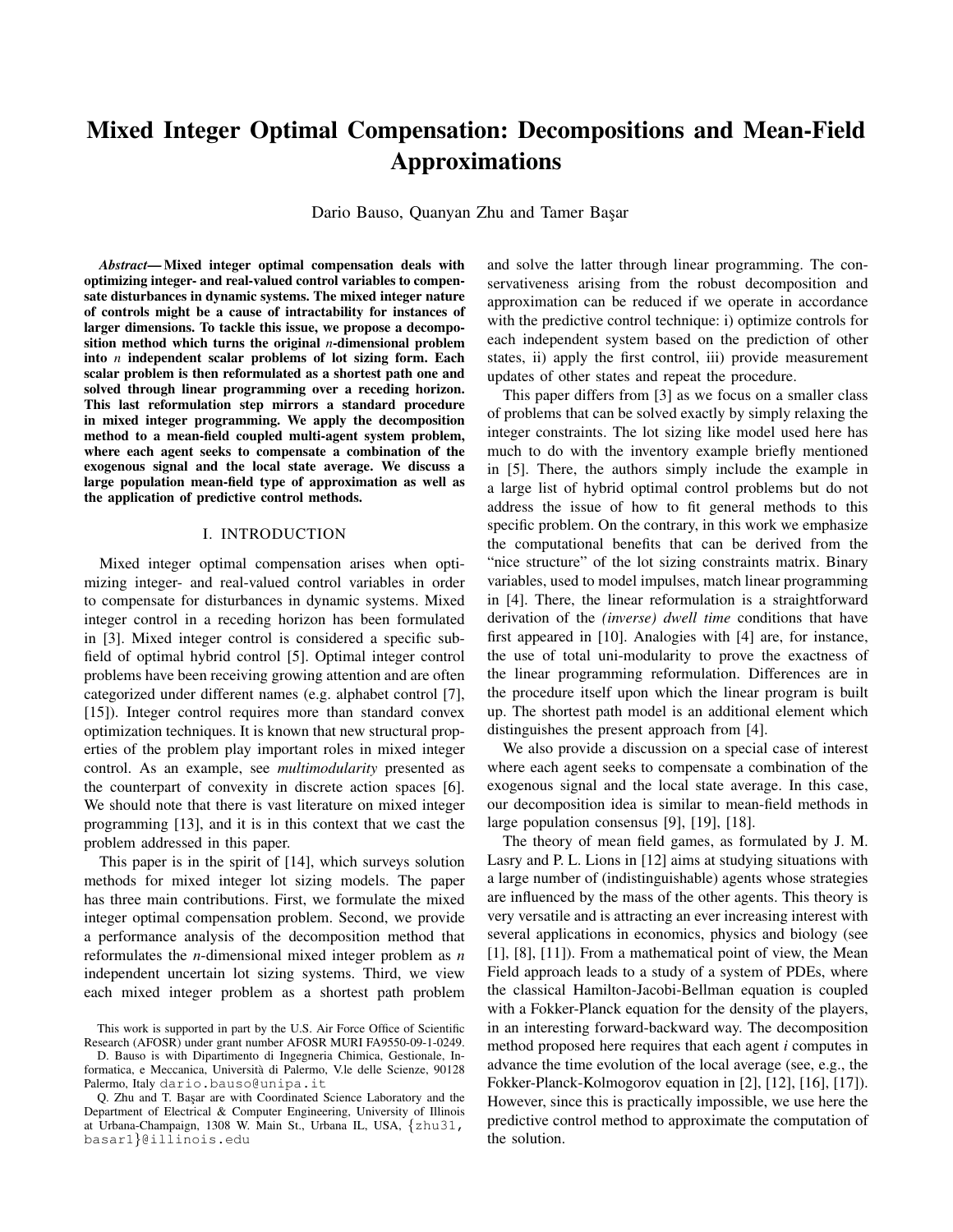The paper is organized as follows. We present the problem statement in Section II. We then move to present the decomposition method in Section III. In Section IV, we turn to introducing the shortest path reformulation and the linear program. Finally, in Section V, we discuss the case where the local state average appears in the dynamics.

#### II. MIXED INTEGER OPTIMAL COMPENSATION

In mixed integer optimal compensation problems, we have continuous states  $x(k) \in \mathbb{R}^n$ , continuous controls  $u(k) \in \mathbb{R}^n$ and disturbances  $w(k) \in \mathbb{R}^n$ , and discrete controls  $y(k) \in$  $\{0,1\}$ <sup>n</sup>. Evolution of the state over a finite horizon of length *N* is described by a linear discrete-time (difference) equation in the general form (1), where *A* and *E* are matrices of compatible dimensions and  $x(0) = \xi_0 \ge 0$  is the initial state. Continuous and discrete controls are linked together by general *capacity constraints* (2), where the (scalar) parameter *c* is an upper bound on control:

$$
x(k+1) = Ax(k) + Ew(k) + u(k) \ge 0, \quad x(N) = 0,
$$
 (1)

$$
0 \le u(k) \le cy(k), \quad y(k) \in \{0,1\}^n. \tag{2}
$$

The above dynamics are characterized by one discrete and one continuous control variable per each state. Starting from nonnegative initial states, we force the states to remain confined to within the positive orthant, which may describe a safety region in engineering applications or the desire for preventing shortfalls in inventory applications. The final state,  $x(N)$ , has to be equal to zero, which corresponds to saying that the control  $u(k)$  has to "compensate" the cumulative effects of the disturbances  $Ew(k)$  and term  $Ax(k)$ over the horizon.

The following assumption helps us to describe the common situation where the disturbance seeks to push the state out of the desired region.

*Assumption 1 (Unstabilizing disturbance effects):*

$$
Ew(k) < 0,\tag{3}
$$

where the inequality is to be interpreted component-wise. Actually, the control actions push the state away from the boundaries into the positive orthant, thus counterbalancing the destabilizing effects of the disturbances. However, controlling the system has a cost and "over acting" on it is punished by introducing a cost/objective function. This function, to be minimized with respect to  $y(k)$  and  $u(k)$ , is a linear one including proportional, holding and fixed cost terms expressed by parameters  $p^k$ ,  $h^k$ , and  $f^k$  respectively:

$$
\sum_{k=0}^{N-1} \left( \langle p^k, u(k) \rangle + \langle h^k, x(k) \rangle + \langle f^k, y(k) \rangle \right), \tag{4}
$$

where  $\langle ., . \rangle$  denotes the Euclidean inner product. Conditions (1)-(4) describe the problem of interest. This can be turned into a mixed integer linear program by using the standard method discussed next.

#### *A. Mixed integer linear program and exact solution.*

Let us start by collecting states, continuous and discrete controls, proportional, holding and fixed costs all as appropriate vectors as shown below:

$$
x = [x(0)^T ... x(N)^T]^T, \t u = [u(0)^T ... u(N-1)^T]^T,
$$
  
\n
$$
y = [y(0)^T ... y(N-1)^T]^T, \t p = [(p^0)^T ... (p^{N-1})^T]^T,
$$
  
\n
$$
h = [(h^0)^T ... (h^{N-1})^T]^T, \t f = [(f^0)^T ... (f^{N-1})^T]^T.
$$

Furthermore, to put dynamics (1) into "constraints" form, let us define matrices A, B and vector b as below, where *I* denotes the identity matrix:

$$
\mathbf{A} = \begin{bmatrix} -I & 0 & \dots & 0 & 0 \\ A & -I & \dots & 0 & 0 \\ 0 & A & \dots & 0 & 0 \\ 0 & 0 & \dots & 0 & 0 \\ \vdots & \vdots & \ddots & \vdots & \vdots \\ 0 & 0 & \dots & A & -I \\ 0 & 0 & \dots & 0 & -I \end{bmatrix}; \ \mathbf{B} = \begin{bmatrix} 0 & 0 & \dots & 0 \\ I & 0 & \dots & 0 \\ 0 & I & \dots & 0 \\ \vdots & \vdots & \ddots & \vdots \\ 0 & 0 & \dots & I \\ 0 & 0 & \dots & 0 \end{bmatrix};
$$

$$
\mathbf{b} = \begin{bmatrix} -\xi_0^T - (E_w(0))^T & \dots - (E_w(N-1))^T \, 0 \end{bmatrix}^T
$$

Finally, we are in a position to establish that problem  $(1)-(4)$ can be solved exactly through the following mixed integer linear program:

$$
(MIPC) \quad \min_{u,y} \quad J(u,y) = \langle pu \rangle + \langle hx \rangle + \langle fy \rangle \tag{5}
$$

$$
\mathbf{A}x + \mathbf{B}u = \mathbf{b}, \quad x \ge 0,
$$
 (6)

$$
0 \le u \le cy, \quad y \in \{0, 1\}^{nN}.\tag{7}
$$

The mixed integer linear program (5)-(7) is the most natural mathematical programming representation of the problem of interest (1)-(4). For this reason, throughout this paper, unless otherwise stated, we will refer to  $(5)-(7)$  as the problem of interest instead of the original problem (1)-(4).

To overcome the intractability of the mixed integer linear program (5)-(7), we propose a new method whose underlying idea is to bring back dynamics (1) to the lot sizing model [14]. To do this, we introduce some additional assumptions on the structure of matrix *A*, which simplify the tractability and affect in no way the generality of the results.

#### *B. Introducing some structure on A*

With regard to  $(1)$ , we can isolate the dependence of one component state on the other ones and rewrite (1) in a way that emphasizes the analogies with standard lot sizing models [14]:

$$
x(k+1) = x(k) + \Delta x(k) + E w(k) + u(k) \ge 0.
$$
 (8)

Equation (8) is a straighforward representation of (1) once invoking (9). Let us denote by  $a_{ij}$  the dependence of state *i* on state *j*. So, matrix *A* can be decomposed as

$$
A = I + \Delta, \qquad \Delta = \begin{bmatrix} a_{11} & a_{12} & \dots & a_{1n-1} & a_{1n} \\ a_{21} & a_{22} & \dots & a_{2n-1} & a_{2n} \\ \vdots & \vdots & \ddots & \vdots & \vdots \\ a_{n1} & a_{n2} & \dots & a_{nn-1} & a_{nn} \end{bmatrix} . \tag{9}
$$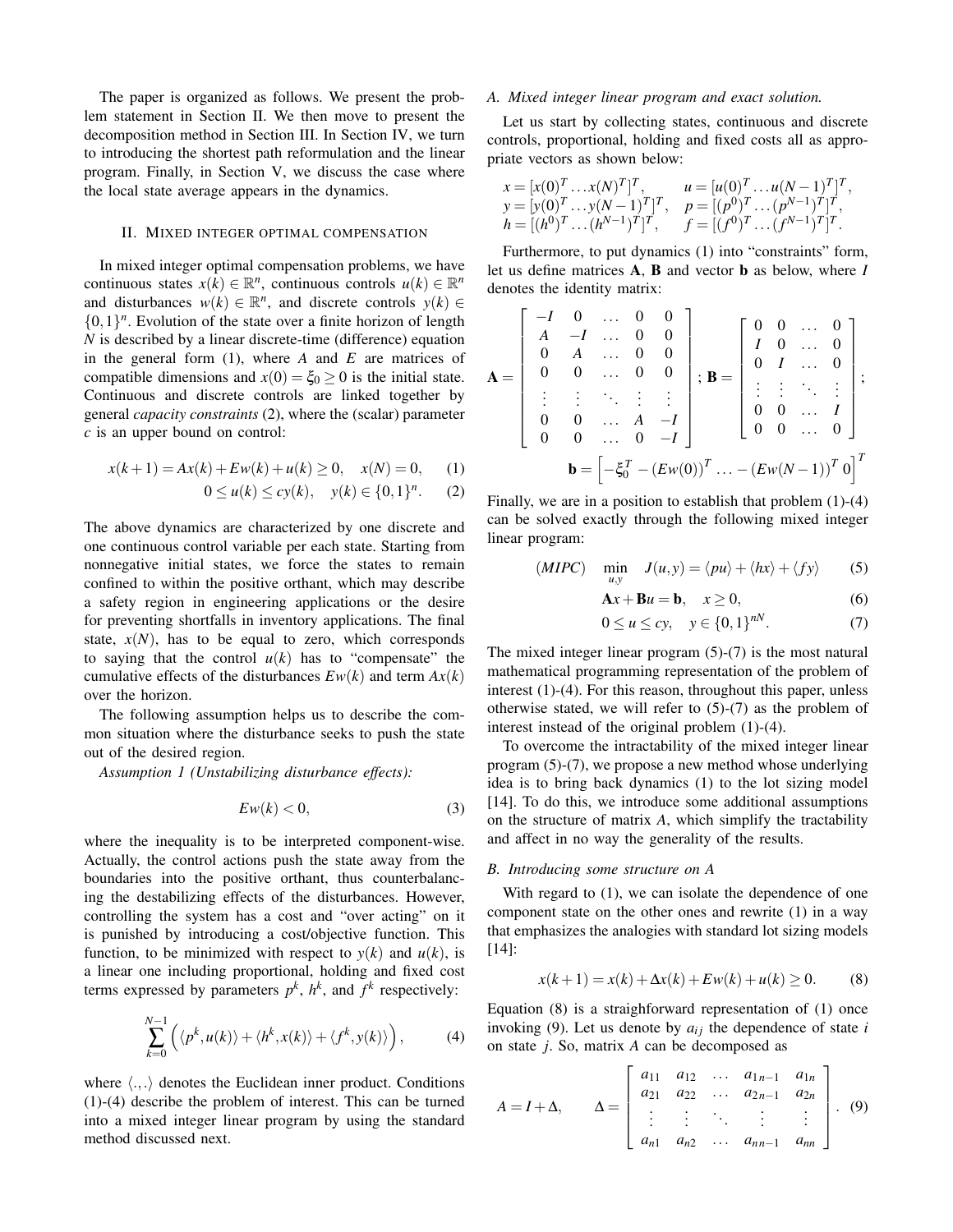To preserve the nature of the game which has stabilizing control actions playing against unstabilizing disturbances we suppose that the influence of other states on state *i* is relatively "weak".

*Assumption 2 (Weakly coupling):*

$$
\Delta x(k) + E w(k) < 0,\tag{10}
$$

where inequality is again component-wise. Essentially, the states' mutual dependence expressed by ∆*x*(*k*) only emphasizes or reduces "weakly" the destabilizing effects of the disturbances. In the next section, we present a decomposition approach that translates dynamics (8) into *n* scalar dynamics in "lot sizing" form [14].

#### III. ROBUST DECOMPOSITION

With the term "robust decomposition" we mean a mathematical manipulation through which dynamics (8) are replaced by *n* independent uncertain lot sizing models of the form (11) where  $x_i(k)$  is the inventory,  $d_i(k)$  the demand,  $u_i(k)$  the reordered quantity and  $\mathcal{D}_i^k \subset \mathbb{R}$  denotes the uncertainty set:

$$
x_i(k+1) = x_i(k) - d_i(k) + u_i(k) \ge 0, \quad d_i(k) \in \mathcal{D}_i^k. \tag{11}
$$

Replacing (8) with (11) is possible once we relate the demand  $d_i(k)$  to the current values of all other state components and disturbances as expressed below:

$$
d_i(k) = -\left[\sum_{j=1}^n a_{ij}x_j(k) + \sum_{j=1}^n E_{ij}w_j(k)\right]
$$
  
= -\left[\langle\Delta\_{i\bullet}x(k)\rangle + \langle E\_{i\bullet}w(k)\rangle\right], (12)

where we denote by ∆*i*• the *i*th row of matrix ∆. Same convention applies to  $E_{i\bullet}$ . To say it differently, we do assume that the influence that all other states have on state *i* enters into equation (11) through demand  $d_i(k)$  defined in (12). Our next step is to make the *n* dynamics in the form (11) mutually independent.

To do this, we introduce  $X^k$  as the set of admissible state vectors  $x(k)$  and observe that this set is always bounded for bounded  $d_i(k)$ . Then there always exists a scalar  $\phi > 0$  such that  $||x||_{\infty} \leq \phi$  for all  $x \in X^k$ . In view of this, it is possible to decompose the system by replacing the current demand  $d_i(k)$ by the maximal or minimal demand as computed below:

$$
d_i^+(k) = \max_{\xi \in X^k} \{ -\langle \Delta_{i\bullet} \xi \rangle - \langle E_{i\bullet} w(k) \rangle \} \qquad (13)
$$
  
\n
$$
= \sum_j [\Delta_{ij}]_- \phi - \langle E_{i\bullet} w(k) \rangle
$$
  
\n
$$
d_i^-(k) = \min_{\xi \in X^k} \{ -\langle \Delta_{i\bullet} \xi \rangle - \langle E_{i\bullet} w(k) \rangle \} \qquad (14)
$$
  
\n
$$
= \sum_j [\Delta_{ij}]_+ \phi - \langle E_{i\bullet} w(k) \rangle,
$$

where  $[\Delta_{ij}]_+$  denotes the positive part of  $\Delta_{ij}$ , i.e., max { $\Delta_{ij}$ , 0} and  $[\Delta_{ij}]$  the negative part. In the following we will write compactly  $d_i^e(k)$ ,  $e \in \{+, -, nil\}$  to generically address the maximal demand (13) when  $e = +$ , the minimal demand (14) when  $e = -$ , and the exact demand (12) when  $e = nil$ . From the above preamble we derive the uncertainty set as

$$
\mathscr{D}_i^k = \{ \eta \in \mathbb{R} : d_i^-(k) \leq \eta \leq d_i^+(k) \}.
$$

The idea behind (13) is to take for estimated value the maximal demand, i.e., the demand that would push the state out of the positive orthant in the shortest time. Likewise, (14) describes the demand that would push the state out of the positive orthant in the longest time. To complete the decomposition, it remains to turn the objective function (4) into *n* independent components

$$
J_i(u_i, y_i) = \sum_{k=0}^{N-1} \left( p_i^k u_i(k) + h_i^k x_i(k) + f_i^k y_i(k) \right).
$$

Note that because of the linear structure of  $J(u, y)$  in (5), we have  $J(u, y) = \sum_{i=1}^{n} J_i(u_i, y_i)$ . Then, we have translated our original problem into *n* independent mixed integer minimization problems of the form  $(15)-(17)$ . In the spirit of predictive control, we solve, for  $\tau = 0, \ldots, N - 1$ , and  $e(\tau) = \textit{nil}, \ e(k) = e, \text{ for } k > \tau, \ e \in \{\textit{nil}, +, -\}, \text{ and with}$  $\zeta_i^{\tau}$  being the measured state at time *τ*:

$$
(MIPC_i)^e \quad \min_{u_i, y_i} \quad \sum_{k=\tau}^{N-1} \left( p_i^k u_i(k) + h_i^k x_i(k) + f_i^k y_i(k) \right) \tag{15}
$$

$$
x_i(k+1) = x_i(k) - d_i^{e(k)}(k) + u_i(k) \ge 0,
$$
 (16)  

$$
x_i(\tau) = \xi_i^{\tau}, x_i(N) = 0
$$

$$
0 \le u_i(k) \le cy_i(k), y_i(k) \in \{0, 1\}.
$$
 (17)

Denote by  $(MIPC)^r$  the relaxation of  $(MIPC)$  where  $0 \leq$  $y < 1$ .

*Lemma 1:* The following relations hold true:

$$
(MIPC_i)^{-}, (MIPC)^{r} \leq (MIPC_i) \leq (MIPC_i)^{+}.
$$

*Proof:* The conditions  $(MIPC_i)^{-} \leq (MIPC_i) \leq$  $(MIPC_i)^+$  are true as  $d_i^-(k) \leq d_i(k) \leq d_i^+(k)$  for all  $k =$  $0, \ldots, N-1$  and the cost (15) is increasing in the demand. The inequality  $(MIPC)^r \leq (MIPC_i)$  derives from observing that in  $(MIPC)^r$  we relax the integer constraints on *y* and therefore the cost cannot be higher than in (*MIPC*).

#### IV. SHORTEST PATH AND LINEAR PROGRAMMING

What we will establish is that, for the problem at hand, relaxing and massaging the problem in a certain manner, leads to a shortest path reformulation of the original problem. Shortest path formulations are based on the notion of regeneration interval as discussed next.

Let us borrow from [14] the concept of regeneration interval and adapt it to the generic minimization problem  $i$  expressed by  $(15)-(17)$ .

*Definition 1 (Pochet and Wolsey 1993):* A pair of periods  $[\alpha, \beta]$  forms a *regeneration interval* for  $(x_i, u_i, y_i)$  if  $x_i(\alpha -$ 1) =  $x_i(\beta) = 0$  and  $x_i(k) > 0$  for  $k = \alpha, \alpha + 1, ..., \beta - 1$ .

Given a regeneration interval  $[\alpha, \beta]$ , we can define the accumulated demand over the interval  $d_i^{\alpha\beta}$ , and the residual demand  $r_i^{\alpha\beta}$  as

$$
d_i^{\alpha\beta} = \sum_{k=\alpha}^{\beta} d_i^{e(k)}(k), \quad r_i^{\alpha\beta} = d_i^{\alpha\beta} - \left\lfloor \frac{d_i^{\alpha\beta}}{C} \right\rfloor C. \tag{18}
$$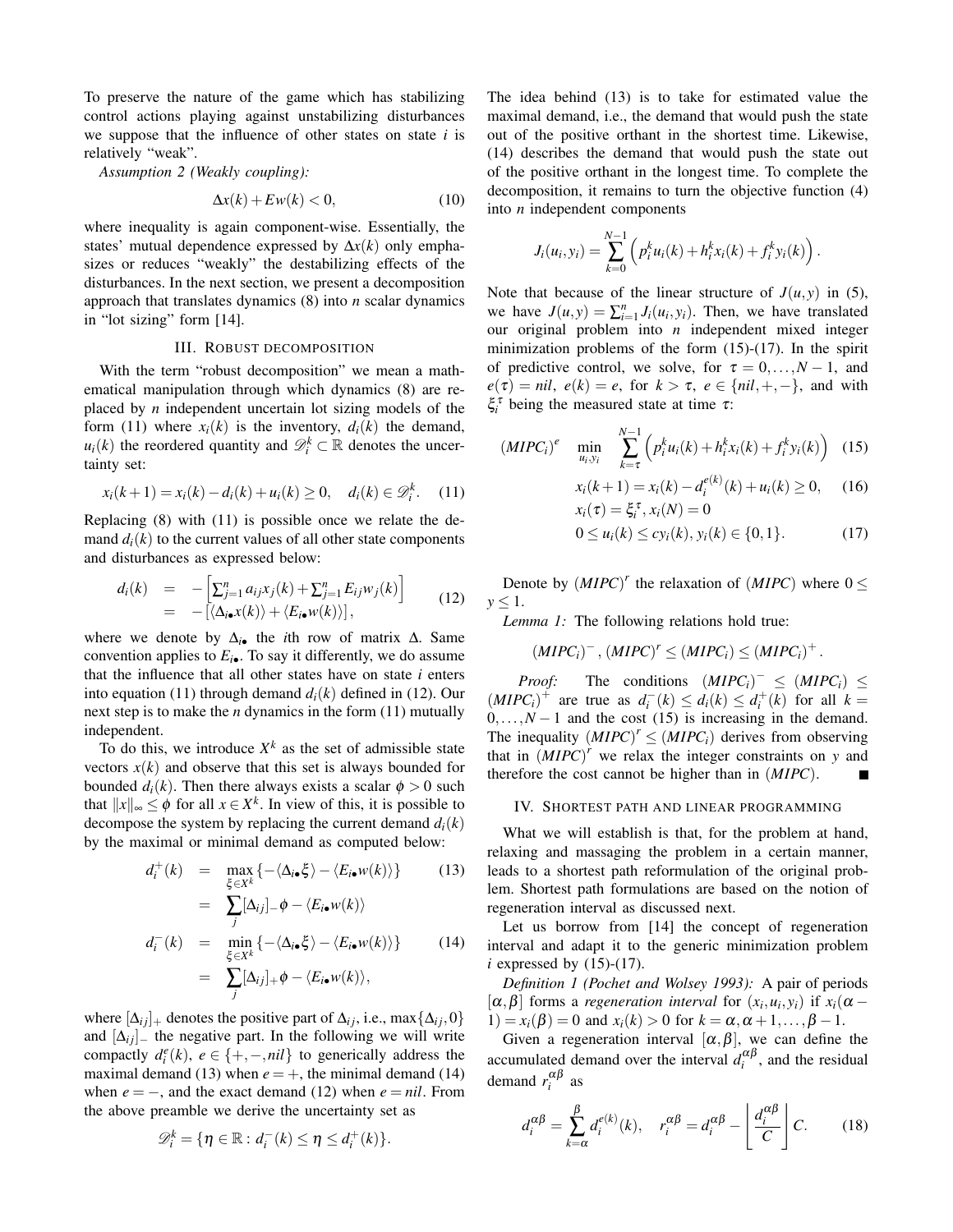Our idea is now to translate problem  $(15)-(17)$  into new variables. More formally, let us consider variables  $y_i^{\alpha\beta}(k)$ and  $\varepsilon_i^{\alpha\beta}(k)$  defined below with the following interpretation. *i* Variable  $y_i^{\alpha\beta}(k)$  is equal to one in the presence of a saturated control at time *k*, and zero otherwise. Similarly, variable  $\varepsilon_i^{\alpha\beta}(k)$  is equal to one in the presence of a non-saturated control at time *k*, and zero otherwise:

$$
y_i^{\alpha\beta}(k) = \begin{cases} 1 & u_i(k) = c \\ 0 & \text{otherwise.} \end{cases} \quad \varepsilon_i^{\alpha\beta}(k) = \begin{cases} 1 & 0 < u_i(k) < c \\ 0 & \text{otherwise.} \end{cases}
$$

Variables  $y_i^{\alpha\beta}(k)$  and  $\varepsilon_i^{\alpha\beta}(k)$  tell us on which period full or partial batches are ordered. Then, we can rely on well known results from the lot sizing literature which convert the original mixed integer problem (15)-(17) into a number of linear programs  $\left( L P_i^{\alpha \beta} \right)$ , each one associated to a specific regeneration interval  $[\alpha, \beta]$ . Denoting by  $e_i^k = p_i^k + \sum_{j=k+1}^{N-1} h_i^j$  and after some standard manipulation, the linear program  $\left( L P_i^{\alpha \beta} \right)$  for fixed regeneration interval  $\left[ \alpha, \beta \right]$  appears as:

$$
\min_{y_i^{\alpha,\beta}, u_i^{\alpha,\beta}} \sum_{k=\alpha}^{\beta} \left( ce_i^k + f_i^k \right) y_i^{\alpha\beta}(k) + \sum_{k=\alpha}^{\beta} \left( r^{\alpha\beta} e_i^k + f_i^k \right) \varepsilon_i^{\alpha\beta}(k)
$$
\n
$$
\sum_{k=\alpha}^{\beta} y_i^{\alpha\beta}(k) + \sum_{k=\alpha}^{\beta} \varepsilon_i^{\alpha\beta}(k) = \left[ \frac{d_i^{\alpha\beta}}{c} \right]
$$
\n
$$
\sum_{k=\alpha}^t y_i^{\alpha\beta}(k) + \sum_{k=\alpha}^t \varepsilon_i^{\alpha\beta}(k) \ge \left[ \frac{d_i^{\alpha\alpha}}{c} \right], \quad t = \alpha, \dots, \beta - 1
$$
\n
$$
\sum_{k=\alpha}^{\beta} y_i^{\alpha\beta}(k) = \left[ \frac{d_i^{\alpha\beta} - r_i^{\alpha\beta}}{c} \right]
$$
\n
$$
\sum_{k=\alpha}^t y_i^{\alpha\beta}(k) \ge \left[ \frac{d_i^{\alpha\alpha} - r_i^{\alpha\alpha}}{c} \right], \quad t = \alpha, \dots, \beta - 1
$$
\n
$$
y_i^{\alpha\beta}(k), \varepsilon_i^{\alpha\beta}(k) \ge 0, \quad k = \alpha, \dots, \beta.
$$

The above model has been extensively used in the lot sizing context. The first and third equality constraints tell us that the ordered quantity over the interval has to be equal to the accumulated demand over the same interval. This makes sense as the initial and final states of a regeneration interval are null by definition. The second and fourth inequality constraints impose that the accumulated demand in any subinterval may not exceed the ordered quantity over the same subinterval. Again, this is due to the condition that the states are nonnegative in any period of a regeneration interval. Finally, the objective function is simply a rearrangement of (15) induced by the variable transformation seen above and specialized to the regeneration interval  $[\alpha, \beta]$  rather than on the entire horizon [0,*N*].

The solutions of  $(LP_i^{\alpha\beta})$  that are binary are called "feasible". Then, we are ready to recall the following "nice property" of  $(LP_i^{\alpha\beta})$  presented first by Pochet and Wolsey in [14].

*Theorem 1 (Total Uni-modularity):* The optimal solution of  $(LP_i^{\alpha\beta})$  is feasible.

*Proof:* Observe that the constraint matrix of  $(LP_i^{\alpha\beta})$  is a  $0 - 1$  matrix. We can reorder the constraints in a certain manner, so that matrix has the consecutive 1's property on each column and turns out to be totally unimodular. It follows that  $y_i^{\alpha,\beta}$  and  $\varepsilon_i^{\alpha,\beta}$  are  $0-1$  in any extreme solution.

## *A. Shortest path*

β ∑

We now resort to well-known results on lot sizing to come up with a shortest path model which links together the linear programming problems of all possible regeneration intervals.

So, let us define variables  $z_i^{\alpha\beta} \in \{0,1\}$ , which yield 1 when a regeneration interval  $[\alpha, \beta]$  appears in the solution of (15) -(17), and 0 otherwise. The linear programming problem (*LPi*) solving (15) -(17) takes on the form below. For  $\tau = 0, \ldots, N -$ 1, solve

$$
\min_{\gamma_{i}^{\alpha\beta}, u_{i}^{\alpha\beta}, z_{i}^{\alpha\beta}} \sum_{\alpha=\tau+1}^{N-1} \sum_{\beta=\alpha}^{N} \sum_{k=\alpha}^{N} \left[ \left( ce_{i}^{k} + f_{i}^{k}\right) y_{i}^{\alpha\beta}(k) + \sum_{k=\alpha}^{N} \left( r^{\alpha\beta} e_{i}^{k} + f_{i}^{k}\right) \varepsilon_{i}^{\alpha\beta}(k) \right]
$$
\n
$$
\sum_{\alpha=\tau+1}^{N} z_{i}^{\tau+1,\beta} = 1
$$
\n
$$
\sum_{\alpha=\tau+1}^{N} z_{i}^{\tau+1,\beta} = 1
$$
\n
$$
\sum_{\alpha=\tau+1}^{N} z_{i}^{\tau+1,\beta} = 0 \quad t = \tau+2,...,N,
$$
\n
$$
\tau+1 \leq \alpha \leq \beta \leq N
$$
\n
$$
\sum_{k=\alpha}^{B} y_{i}^{\alpha\beta}(k) + \sum_{k=\alpha}^{B} \varepsilon_{i}^{\alpha\beta}(k) = \left[ \frac{d_{i}^{\alpha\beta}}{c} \right] z_{i}^{\alpha\beta}, \quad \tau+1 \leq \alpha \leq \beta \leq N
$$
\n
$$
\sum_{k=\alpha}^{I} y_{i}^{\alpha\beta}(k) + \sum_{k=\alpha}^{I} \varepsilon_{i}^{\alpha\beta}(k) \geq \left[ \frac{d_{i}^{\alpha\alpha}}{c} \right] z_{i}^{\alpha\beta}, \quad t = \alpha,..., \beta-1,
$$
\n
$$
\tau+1 \leq \alpha \leq \beta \leq N
$$
\n
$$
\sum_{k=\alpha}^{B} y_{i}^{\alpha\beta}(k) \geq \left[ \frac{d_{i}^{\alpha\beta} - r_{i}^{\alpha\beta}}{c} \right] z_{i}^{\alpha\beta}, \quad t = \alpha,..., \beta-1,
$$
\n
$$
\tau+1 \leq \alpha \leq \beta \leq N
$$
\n
$$
y_{i}^{\alpha\beta}(k), \varepsilon_{i}^{\alpha\beta}(k), z_{i}^{\alpha\beta} \geq 0, \quad k = \alpha,..., \beta.
$$

The above constraints have already appeared in  $\left( LP_{i}^{\alpha\beta}\right)$ . The only difference here is that, now, because of the presence of  $z_i^{\alpha\beta}$  in the right hand term, the constraints referring to a given regeneration interval come into play only if that interval is chosen as part of the solution, that is, whenever  $z_i^{\alpha\beta}$  is set equal to one. Furthermore, a new class of constraints appear in the first line of constraints. These constraints are typical of shortest path problems and in this specific case helps us to force the variables  $z_i^{\alpha\beta}(k)$  to describe a path from 0 to *N*. Finally, note that for  $\tau = 0$ , the linear program  $(LP_i)$ coincides with the linear program presented by Pochet and Wolsey in [14].

At this point, we are in a position to recall the important result established by Pochet and Wolsey in [14] and adapt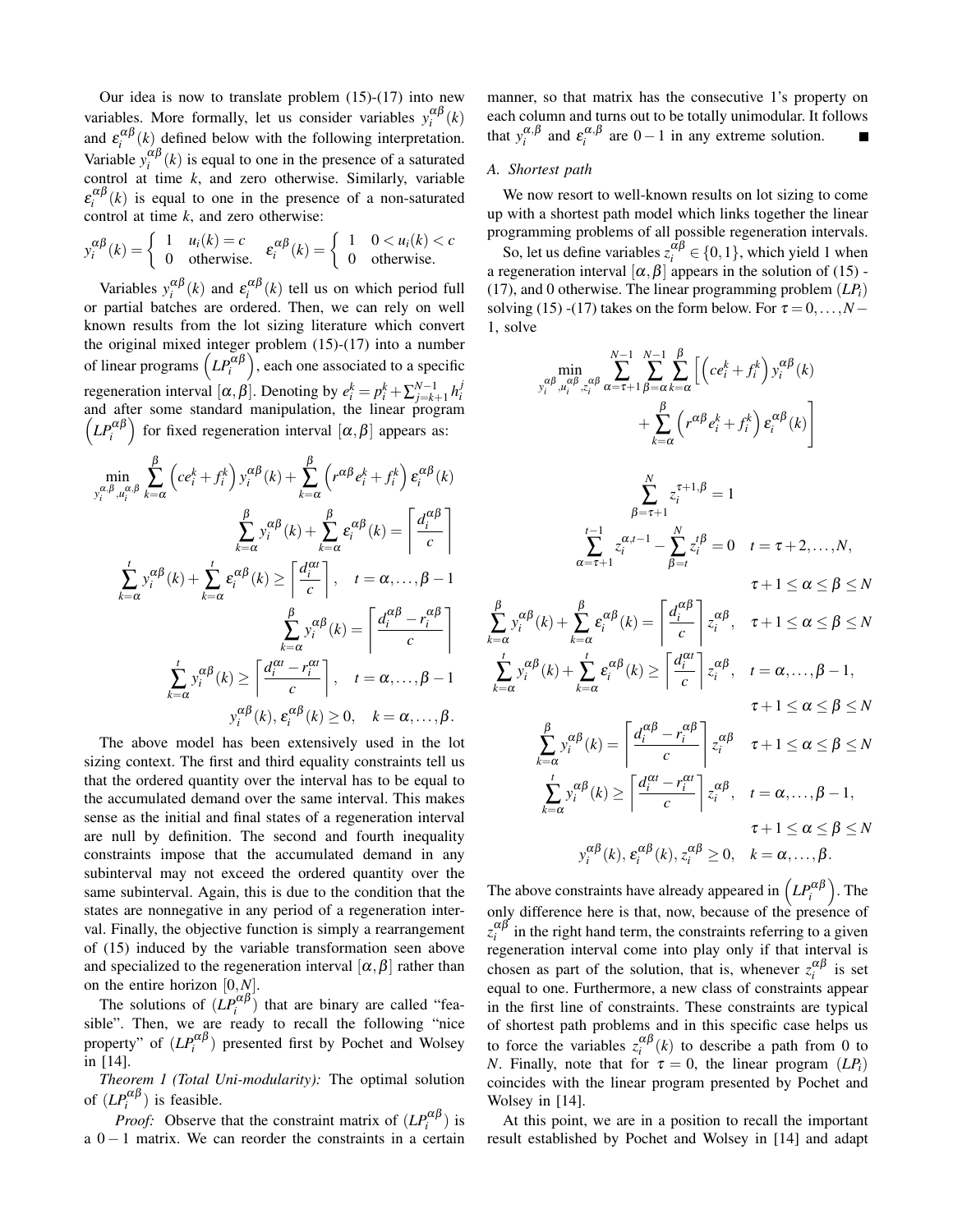it to  $(MIPC_i)$  within the assumption of null final state (high values of  $h_i^N$ ).

*Theorem 2:* The linear program  $(LP_i)$  solves  $(MIPC_i)$ with null final state.

*Proof:* It turns out that the linear program (*LPi*) is a shortest path problem on variables  $z_i^{\alpha,\beta}$ . Arcs are all associated to a different regeneration interval  $[\alpha, \beta]$  and the respective costs are the optimal values of the objective functions of the corresponding linear programs  $(LP_i^{\alpha,\beta})$  (cf. [14]).

#### *B. Receding horizon implementation of* (*LPi*)

The main difference between the lot sizing model [14] and the  $(LP_i)$  of the present paper is that in the  $(LP_i)$  the initial state is non null. Actually, consecutive linear programs (*LPi*) are linked together by the initial state condition expressed in (16), and which we rewrite below

$$
x_i(\tau)=\xi_i^{\tau}.
$$

To counter this little issue, we need to elaborate more on how to compute the accumulated demand in (18). Actually, take for  $[\tau, t]$  any interval with  $x(\tau) = \xi_i^{\tau} > 0$ . Then, condition (18) needs to be revised as

$$
d_i^{\tau t} = \max \left\{ \sum_{k=\tau}^t d_i^{e(k)}(k) - \xi_i^{\tau}, 0 \right\}.
$$
 (19)

Actually, the effective demand over an interval is the accumulated demand reduced by the inventory stored and initially available at the warehouse. From a computational standpoint, the revised formula (19) has a different effect depending on the cases where the accumulated demand exceeds the initial state or not, as discussed next.

1)  $\Sigma_k^{\beta}$  $\int_{k=\alpha}^{\beta} d_i^{e(k)}$  $\zeta_i^{e(k)}(k) \geq \xi_i^{\tau}$ : the mixed linear program (*MIPC<sub>i</sub>*) with initial state  $x(\tau) = \xi_i^{\tau} > 0$  and accumulated demand  $\sum_{k=1}^{\beta}$  $\int_{k=\alpha}^{\beta} d_i^{e(k)}$  $i^{e(k)}(k)$  is turned into an  $(LP_i)$  characterized by null initial state  $x(\alpha - 1) = 0$  and effective demand  $d_i^{\alpha\beta} = \sum_{k_i}^{\beta}$  $\int_{k=\alpha}^{\beta} d_i^{e(k)}$  $\zeta_i^{e(k)}(k) - \xi_i^{\tau}$  as in the example below:

$$
(MIPC_i) \quad \sum_{k=\alpha}^{\beta} d_i^{e(k)}(k) = 12, \quad x(\tau) = \xi_i^{\tau} = 10
$$

$$
\implies (LP_i) \quad x(\alpha - 1) = 0, \quad d_i^{\alpha\beta} = 2;
$$

2)  $\Sigma_k^{\beta}$  $\int_{k=\alpha}^{\beta} d_i^{e(k)}$  $\zeta_i^{e(k)}(k) < \xi_i^{\tau}$ : the mixed linear program (*MIPC<sub>i</sub>*) with initial state  $x(\tau) = \xi_i^{\tau} > 0$  and accumulated demand  $\sum_{k_i}^{\beta}$  $\int_{k=\alpha}^{\beta} d_i^{e(k)}$  $e^{i(k)}(k)$  is infeasible. The solution obtained at the previous period  $\tau - 1$  applies. A second example is shown next:

$$
(MIPC_i) \quad \sum_{k=\alpha}^{\beta} d_i^{e(k)}(k) = 7, \quad x(\tau) = \xi_i^{\tau} = 10
$$
\n
$$
\implies (LP_i) \text{ unfeasible.}
$$

#### V. MEAN FIELD COUPLING

In this section, we provide a discussion on a special case of interest where each agent seeks to compensate a combination of the exogenous signal and the local state average. In this case, our decomposition idea is similar to mean-field methods in large population consensus [9], [19], [18]. We discuss the mean-field approximations as well as the application of predictive control methods to approximate the computation.

Consider a graph  $G = (V, E)$  with a set of vertices  $V =$  $\{1,\ldots,n\}$  and a set of edges  $E \subseteq V \times V$ . Denote by  $N_i$  the neighborhood of agent *i*, i.e.,  $N_i = \{ j \in V : (i, j) \in E \}$ . We can associate with the graph *G* the normalized graph Laplacian matrix  $L \in \mathbb{R}^{n \times n}$  whose *i j*-th entry is

$$
l_{ij} = \begin{cases} \frac{-1}{|N_i|} & j \in N_i \\ 1 & j = i \end{cases}
$$

.

Now, a special case of interest is when  $\Delta = -\varepsilon L$  for any small enough scalar  $\epsilon > 0$ . In this case dynamics (8) turns into:

$$
x(k+1) = x(k) - \varepsilon Lx(k) + Ew(k) + u(k) \ge 0.
$$

Essentially, the above dynamics together with the constraint  $x_N = 0$  is paradigmatic of all those situations where each agent  $i = 1, \ldots, n$  tries to compensate a combination of the exogenous signal  $w(k)$  and the local state average

$$
\bar{m}_i(k) = \frac{1}{|N_i|} \sum_{j \in N_i} (x_j(k) - x_i(k)).
$$

Elaborating along the line of the robust decomposition (11), we then can compute the disturbance taking into account the influence of the local average on the exogenous signal as follows:

$$
d_i(k) = -\left[\varepsilon \bar{m}_i(k) + \langle E_{i\bullet}, w(k) \rangle\right].
$$

Note that Assumption (2) means that the exogenous signal is dominant if compared to the weak influence from neighbors.

In principle, for the decomposition method to be exact, each agent *i* should know in advance the time evolution of the local average  $\bar{m}_i(k)$  for  $k = 0, \ldots, N$ . However, this may not be tractable. One way to approximate the mean  $\bar{m}_i(k)$  is through mean-field methods. Under the further assumption that the number of agents is large and the agent dynamics are symmetric, the mean can be characterized through the finite-difference approximation of the continuity or advection equation that describes the transport of a conserved quantity [19]. Another way to deal with the problem is to use the predictive control method to approximate the computation. More specifically, when we solve the problem over the horizon from  $k > 0$  to *N*, we assume that neighbor agents communicate their state and so at least the first sample  $\bar{m}_i(\tilde{k})$  is exact. In the later stages of the horizon each agent approximates the local average by specializing (13)-(14) to our case. Actually, observe that maximal and minimal